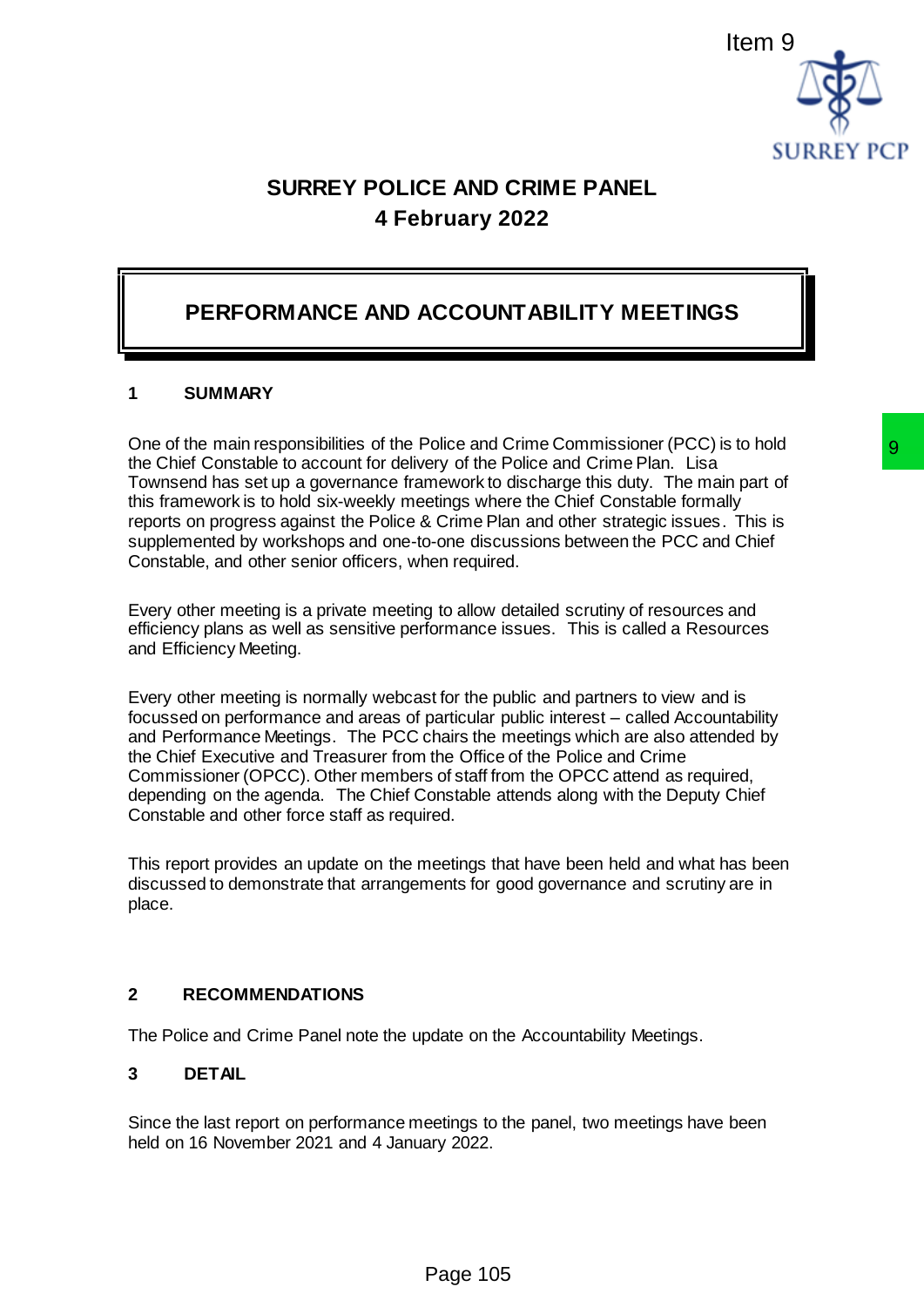#### *16 November 2021 – Private Resources and Efficiency Meeting*

Agenda items were:

- Performance Report
- Finance Report 2021/22
- Budget and Workforce Planning 2022/23
- Occupational Health
- Environmental Strategy
- Prudential Indicators
- Smartstorm
- Change Governance Structure
- Enterprise Resource Planning

Under the **performance report** a decline in confidence in some categories was discussed. Some boroughs have been impacted more than others and the force has been extremely busy over the summer/ autumn which has impacted response times.

In the Contact Centre, the average response to 101 was reported to be 3 mins, with longer wait times at peak demand times. Response times to digital 101 contact will be added to the scorecard and data can also be found on callers who ring off once they have heard the digital signpost. Digital call handlers are redeployed onto telephone calls at busy times to reduce waiting times. Surrey still performs better than other forces and the response to 999 calls is consistently good. Use of the digital service, or 999 if appropriate, continues to be promoted.

The latest **finance** position was presented and noted with no significant changes to previous reports. Workforce plans for 2021/22 were on track with planned growth expecting to be achieved by the end of March 2022.

The initial report to discuss the **budget and workforce plans** for 2022/23 was presented by the force Finance Director. Continued pressure is linked to the budget and savings over the coming years will be made through reduction in police staff, although frontline services must be maintained. Remuneration is such that the force may struggle to recruit and retain staff.

Clarity is required around where savings will be made and what services to Surrey residents will be reduced. The need to link back to, and fund, the aspirations included in Police and Crime Plan framework and to maintain levels of service was highlighted. The funding gap may be addressed by increasing the vacancy rate, transformational change in areas such as People Services, uplifting resource, and precept. Expectations on finances will be realised mid-December and it was agreed that a pay increase of 3% be built into the budget. **9** discussed. Some boroughs have been impacted<br>been extremely busy over the summer/ autumn which contact Centre, the average response to 1<br>onger wait times at peak demand thess. Responsed to 1<br>onger wait times at peak dem

The PCC asked the force to be clear about the financial and operational impact of a £10 band D precept increase and a £5 increase.

A report was presented on the **Occupation Health** team and current demand. There is currently a long wait for services of 7 weeks, but it was hoped new recruits to the team will address the wait. National Police Wellbeing Service Oscar Kilo evaluation continues to benefit colleagues by identifying successful services, such as early intervention and the broader work through the wellbeing board.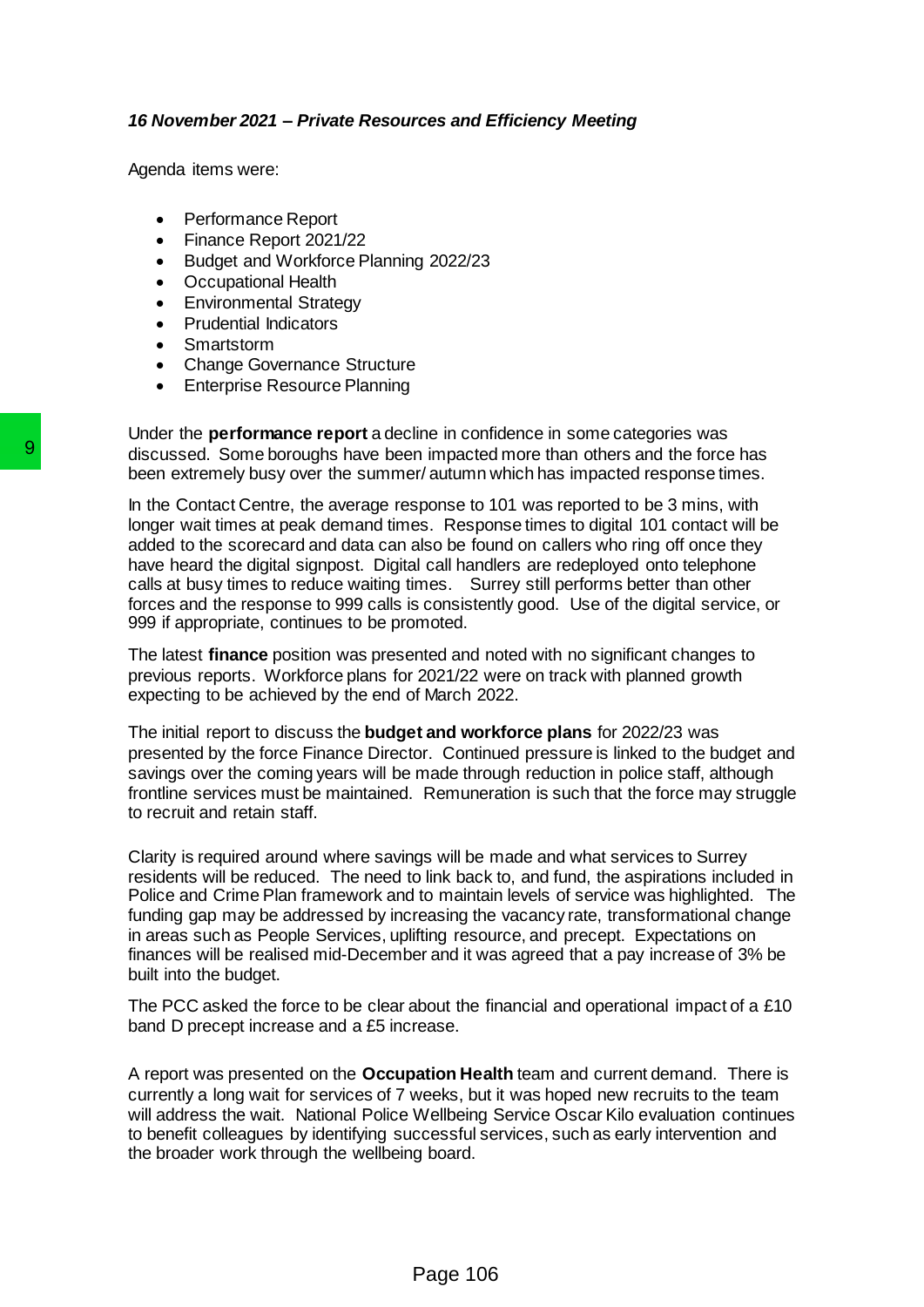An update was received on the force **Environmental Strategy**. The strategy is built into the works being undertaken in Building the Future programme and the governance and reporting will be in place once an environmental manager is recruited.

The latest **Prudential Indicators** were noted and agreed.

**Smartstorm** is a Command and Control system that is being brought into Surrey Police. It is already used by Sussex Police and Surrey bringing it in at the same system will facilitate more collaborative working. In addition, the current Surrey Police system is outdated and Smartstorm will reduce re-keying requirements. A report was provided on progress and predicted go live dates. It was agreed that caution be taken over go live timings as the complexity of the four testing scenarios may have been underestimated. Functionality has been well received.

The force structures for **governing change programmes** are being changed and a report was provided on the changes. Surrey OPCC requires an update from a financial standpoint and on the priority levels for the change programme cycle, and it was agreed that OPCC for both forces should have input.

A presentation was provided on the progress on the development of a new **Enterprise Resources Planning** system. This included 3 options for the future of ERP. Financial decisions will be made around March 2022. Regular data will be provided to OPCCs of both forces. It was agreed that the correct solution must be found in this rapidly revolving market. not the development of a new Enterprise<br>input.<br>Input.<br>Input.<br>Increases on the development of a new Enterprise<br>Increases of the future of ERP. Financial<br>2022. Regular data will be provided to OPCCs of<br>ect solution must be f

Under AOB, the development of the new **Police Funding Formula** was discussed and the need for both the Chief Constable and PCC to be taking part on national discussions and providing an input on the Surrey Position was underlined.

## *4 January 2022 – Private Resources and Efficiency Meeting*

Agenda items were:

- Performance Report
- Disproportionality
- Value for Money
- Budget and Precept 2022/23

The Chief Constable (CC) presented the **Performance Report** and noted that the current biggest risk to the force is the reduction in clear-up rates. It is anticipated that the new investigation teams set up in November 21 and further training for the workforce should go some way to addressing this. Victim satisfaction may also be improved by focussing on prevention of crime and increasing the number of Out of Court Disposals.

The DCC confirmed Surrey Police is currently mid table for clear-up rates but the aim is to be in the top quartile. Complexity and timescales for file building is a contributing factor and there are two pieces of work underway in this regard: an investigative structure review and a back to basics approach for file quality.

The PCC asked why satisfaction levels of Domestic Abuse (DA) victims have reduced. The CC advised this may be based on the change in public opinion toward Policing, how victims are kept informed and whether practical actions are made in domestic abuse situations. This is to be reviewed. The DCC commented that over the last quarter, victim